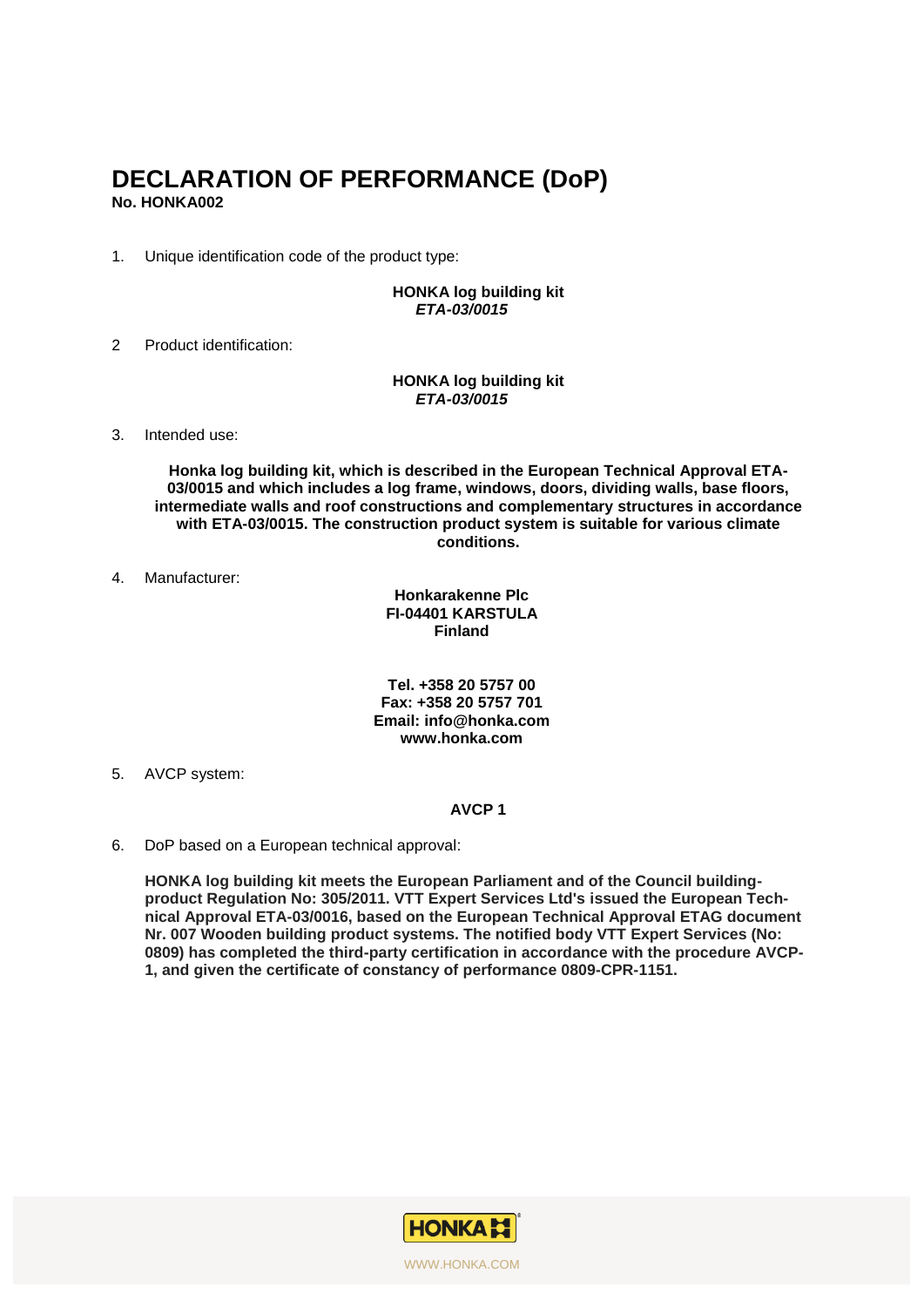7. Declared performance:

| <b>Essential characteristic</b>                                                                                                                                                                                                                                                                                                                                                                                                                                                                                                                                                                                     | Performance                   | Harmonised<br>technical<br>specification |
|---------------------------------------------------------------------------------------------------------------------------------------------------------------------------------------------------------------------------------------------------------------------------------------------------------------------------------------------------------------------------------------------------------------------------------------------------------------------------------------------------------------------------------------------------------------------------------------------------------------------|-------------------------------|------------------------------------------|
| Mechanical resistance and<br>stability<br><b>Fire safety</b><br>- fire resistance<br>- fire performance<br>- external fire performance of roof<br>Hygiene, health and environment<br>- vapour permeability and<br>moisture resistance<br>- watertightness<br>- dangerous substances<br>Safety in use<br>- slipperiness of floor finishes<br>- impact resistance<br>- fall prevention<br><b>Sound reduction</b><br><b>Energy-efficiency</b><br>- thermal resistance<br>- air permeability<br>- thermal inertia<br>Long-term durability<br><b>Serviceability (floor/roof</b><br>deformation)<br><b>Identification</b> | ETA 03/0015<br>$(2015-08-18)$ | ETA 03/0015<br>$(2015-08-18)$            |

8. The performance of the product identified in points 1 and 2 is in conformity with the declared performance in point 7. This declaration of performance is issued under the sole responsibility of the manufacturer identified in point 4.

Signed for and on behalf of the manufacturer by:

Karstula 24.3.2017

Marko Saarelainen, CEO